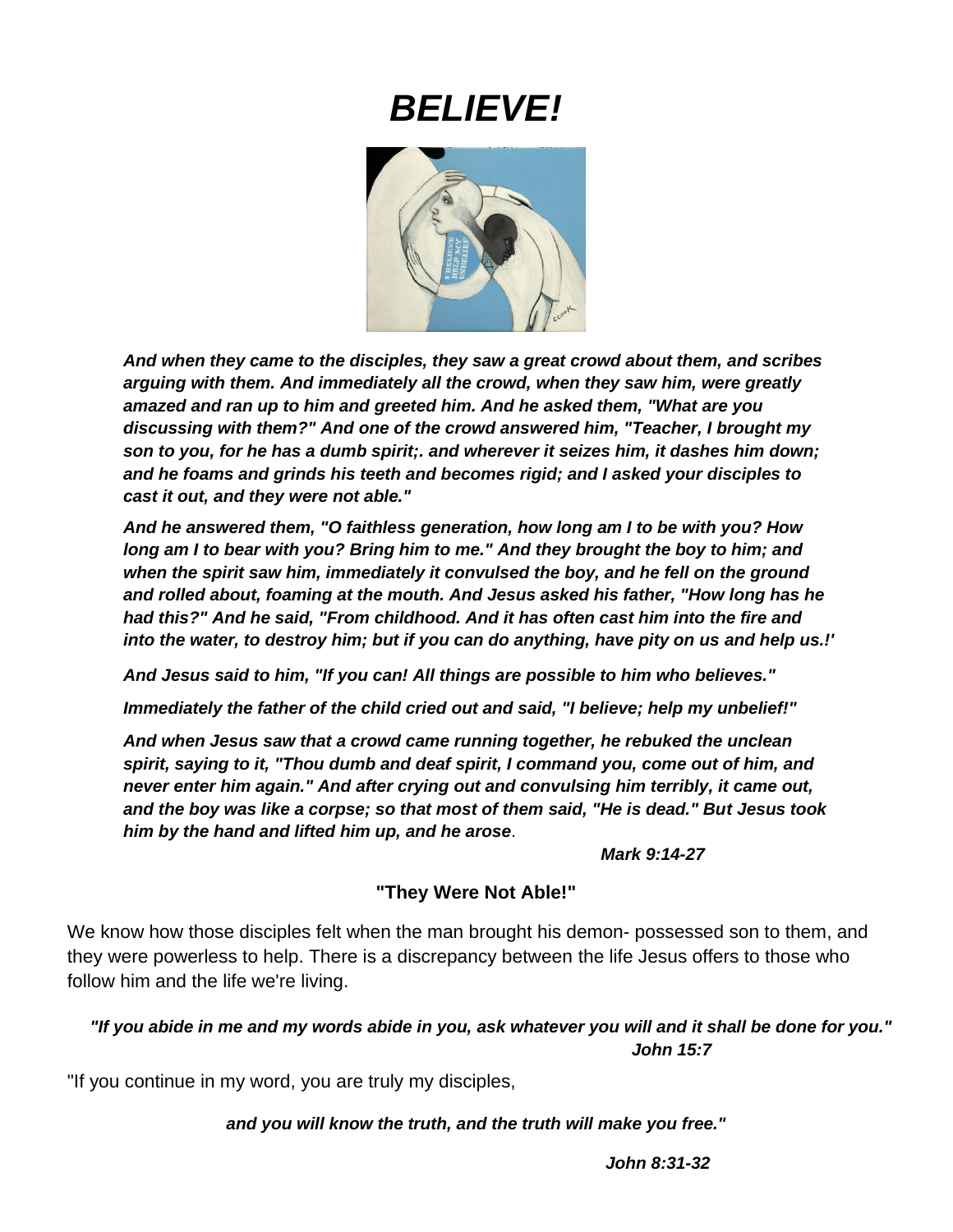Jesus promises that we will have authority over all the power of the enemy, that rivers of living water will flow out of our hearts, that the works that he does we shall do in this life ... in these bodies of flesh and blood.

That we, like our Lord himself, will go forth into this troubled world and set the captives free.

But is it happening? Too often the poor and the maimed and the halt and the blind come to us with hope, and after a while this. hope fades and they limp away, still hurting in their souls.

Yet we know our Lord means it to be otherwise. It can be otherwise!

### **BELIEVE!**

We know what it is that will bring an end to our inadequacy. If there is one word Jesus Christ speaks to our hearts it's the word "Believe!"

### *"0 faithless generation, how long am I to be with you?"*

# **"Believe in me! Trust me!"**

When they told the ruler of the synagogue that his daughter was dead, Jesus fixed his eyes on the man and said, "Don't be afraid, just believe." As Jesus approached the grave of Lazarus, he said to the dead man's sister Martha, *"Your brother will rise again." Martha said to him, "I know that he will rise again in the resurrection at the last day." Jesus said to her, "I am the resurrection and the life; he who believes in me, though he were dead yet shall he live, and whoever lives and believes in me shall never die. Do you believe this?" She said to him, "Yes, Lord, I believe that you are the Christ, the Son of God, he who is coming into the world."*

# **Believe! Believe! Believe!**



Jesus never tires of uttering that word because it's the only way any*one* will ever come out of the darkness into the light.

*"What must we do, to be doing the works of God?" "This is the work of God, that you believe in him whom he has sent."* 

### *John 6:28-29*

### *"While you have the light, believe in the light... that you may become sons of light."*

### *John 12:36*

What a contrast between the disciples who stood there that day with empty hands --- they tried to cast out a demon and it wouldn't go --- and this heartbroken father who kept pressing on to get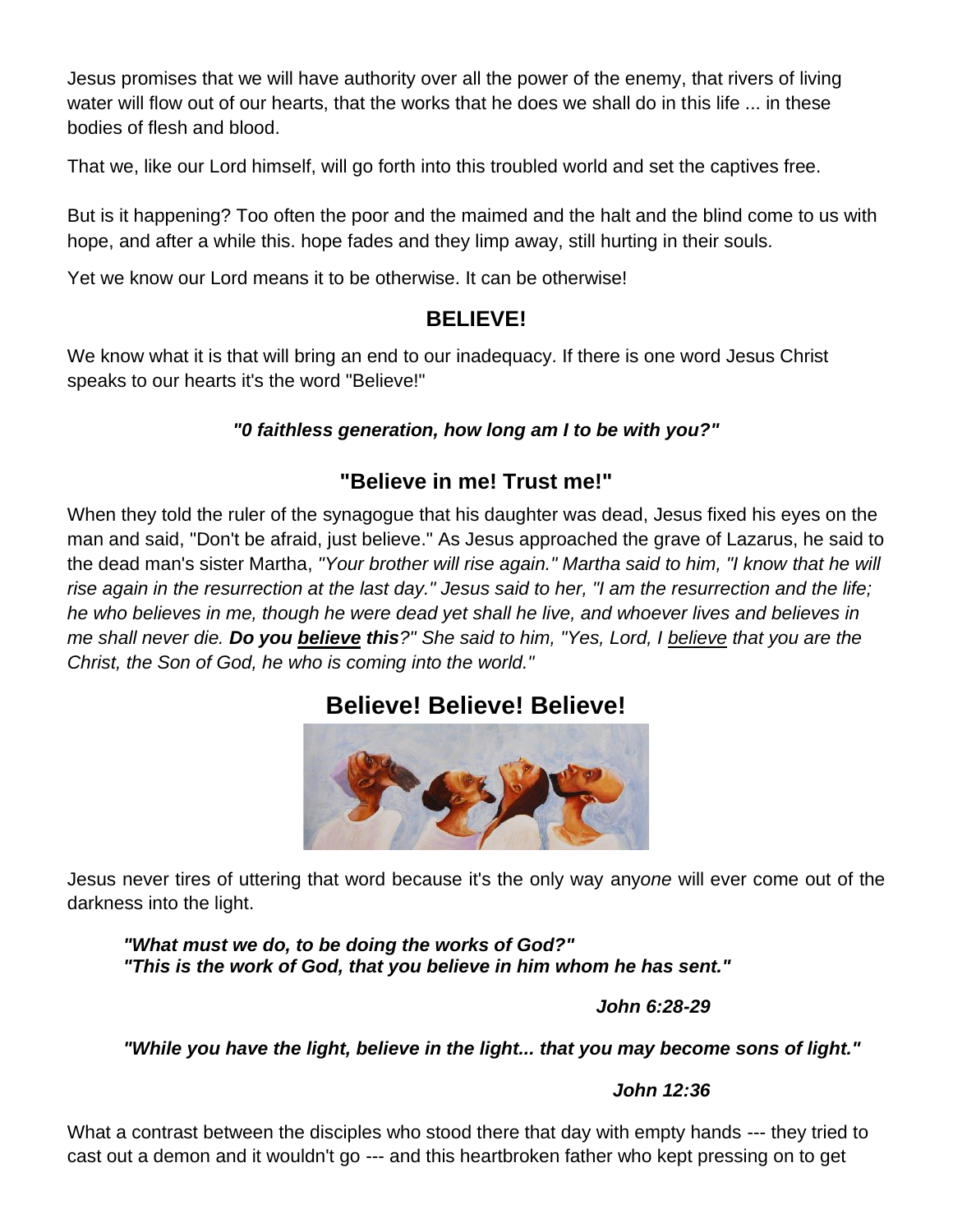some help for his son. The disciples, in this situation, were powerless. But this father was making progress. He was going to get what he was after --- -his faith was getting stronger by the minute in the promise of Jesus.

### *And he answered them, "0 faithless generation, how long am I to be with you? How long am I to bear with you? Bring him to me."*

### *Mark 9:19.*

0 faithless generation! Never belittle those disciples of twenty centuries ago ... they far outperformed us. Can we deny that we lack faith? "Believe!" Jesus says to us. What stands in the way of the faith he calls us to have?

# **Removing The Hindrances**

### **Burning faith in Jesus Christ is always thwarted by our insistence that we do believe when we don't.**

How often we go on pretending to ourselves, and others, to have a faith in Jesus that simply isn't there! "Don't worry about me, Lord, I have plenty of faith!" But if every cupboard is bare, if we're totally empty inside, there will be no change until we admit our need, until we begin to cry; "I believe! Help my unbelief!" When we admit our unbelief, he helps us, and faith wells up and things start to happen.

**Burning faith is always thwarted when we try to put our faith in principles and doctrine's, or even in faith itself, instead of the person of Jesus Christ.**



We're busy reading books and going to meetings trying to "build faith," always careful never to say or think anything negative for fear it will tear down our faith.

But what kind of faith is thus produced?

# **Self-conscious faith ... faith in our faith.**

We're like a man walking in a crowd who feels for his wallet every three minutes to make sure it's still there --- ever feeling for our faith. "Do I still have it? Ah, yes, praise the Lord, it's still there!" ....What's still there? Forget your principles and your doctrines and your faith-building exercises, and your "positive confessions" and get your heart on Jesus himself.

And when he says, "Believe!" answer him, even if you have to say, "I believe, help my unbelief"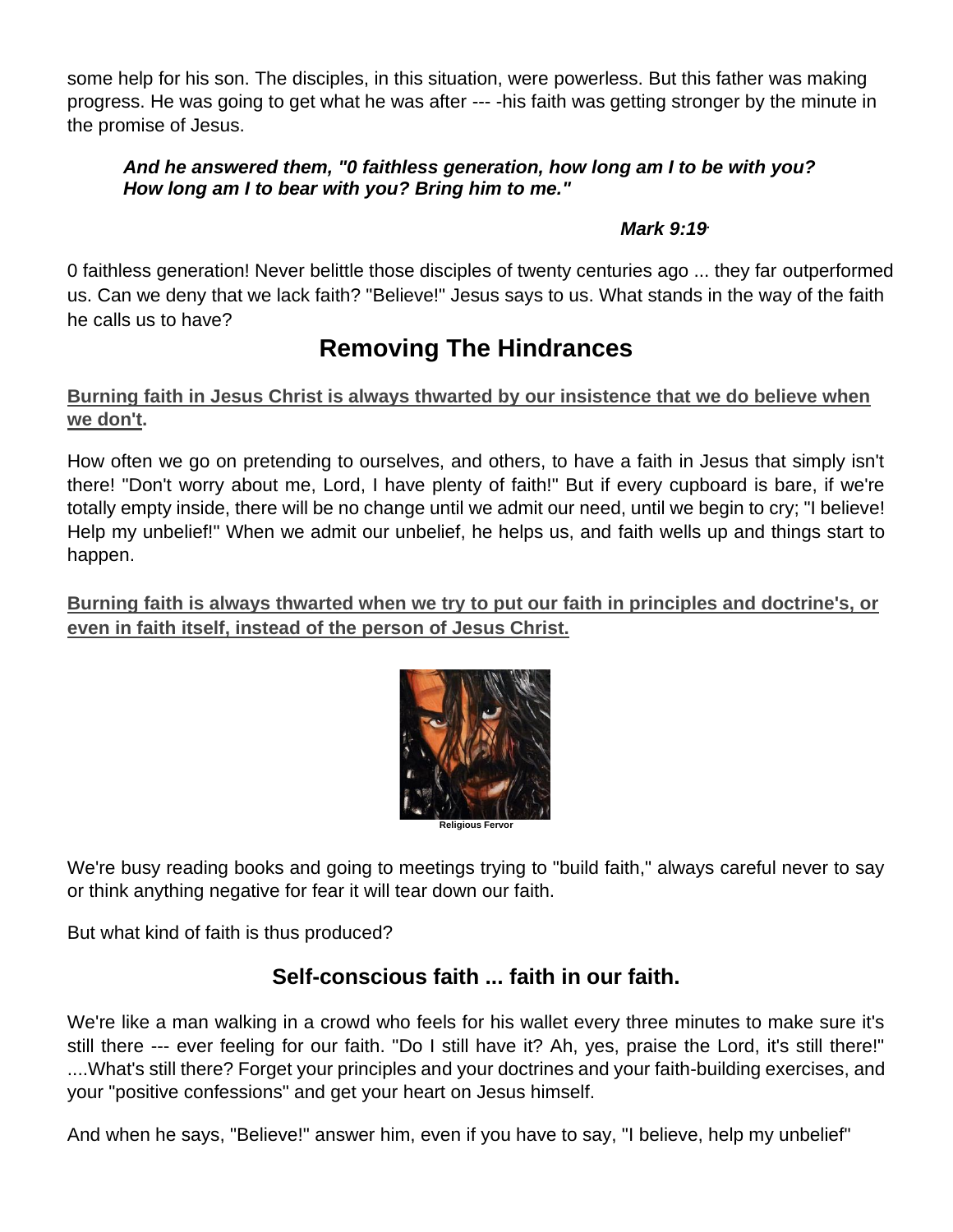### *"How can you believe who receive honor one from another and seek not the honor which comes from God only."*

### *John 5:44*

We cannot have faith in God when we have our eyes on men. We will never put our lives into the hands of Jesus so long as we are still lusting after human approval. The boy's father didn't care what any-body thought .... didn't care if the whole world saw him weeping for his troubled son.

*"If you can do anything, have pity on us and help us!"*

*"What do you mean, if I can? ...all things are possible to him who believes."*

 *"I believe!" cried the father in tears, "Help my unbelief!"*

O God, help us to cry out to your Son like that!

**Burning faith in Jesus Christ is thwarted by an unforgiving heart.**



Notice how often the promise of answered prayer is connected with the command to forgive.

*"Therefore, I tell you, whatever you ask in prayer, believe that you have received it, and it will be yours. And whenever you stand praying, forgive, if you have anything against any one...."*

### *Mark 11:24-25*

Give us this day our daily bread and forgive us our trespasses as we forgive those who trespass against us. An unforgiving heart is an unbelieving heart and it will never be a believing heart until it is a forgiving heart.

Lord, I believe! Help my unbelief! Help me to forgive!"

**Burning faith in Jesus Christ is thwarted by a prayerless life.**